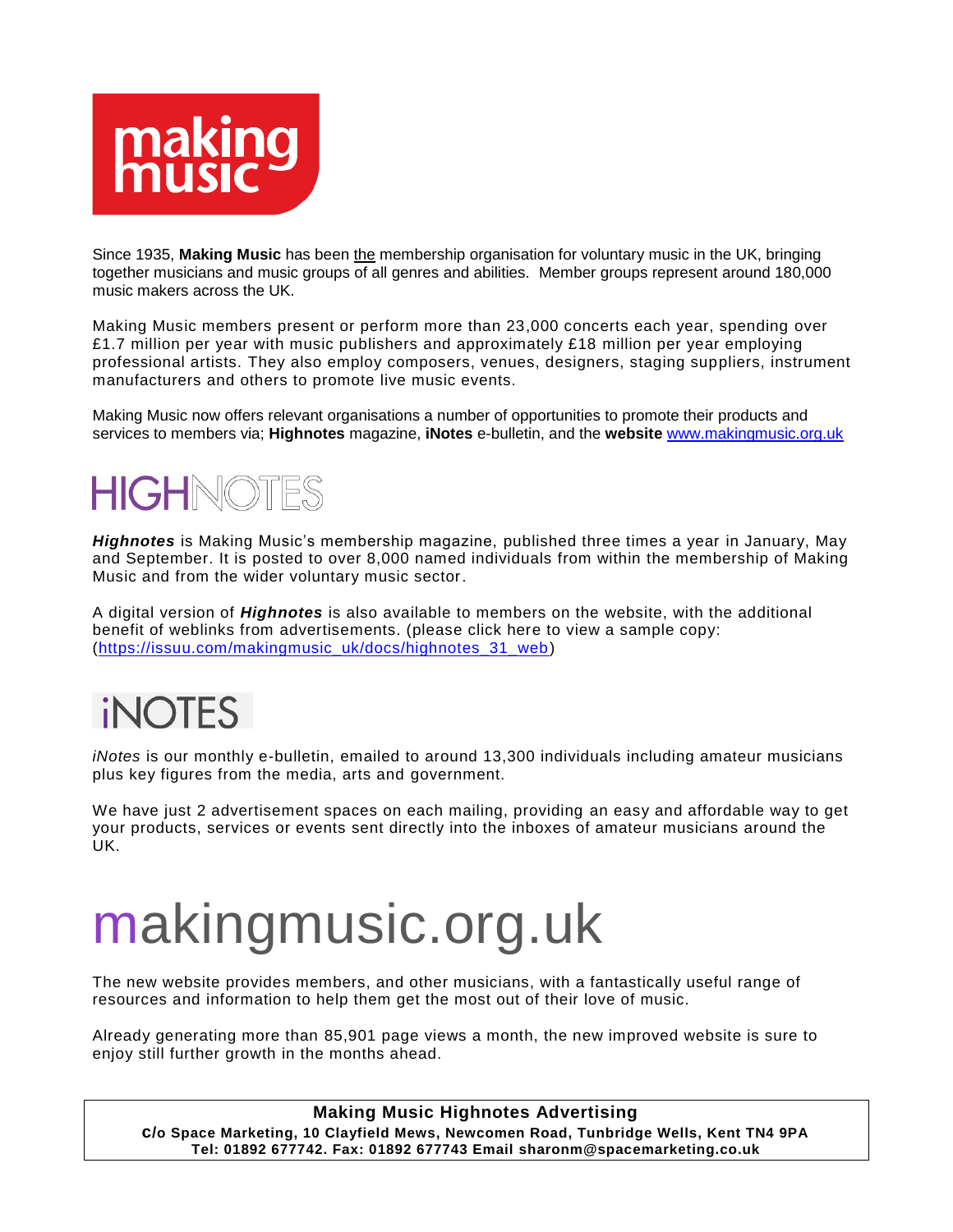

#### ADVERTISEMENT RATES

|                  | <b>Four Colour</b> |
|------------------|--------------------|
| <b>FULL PAGE</b> | £1098              |
| HALF PAGE        | £ 600              |
| QUARTER PAGE     | £ 335              |
| EIGHTH PAGE      | £ 185              |

Making Music is full colour throughout, therefore all display advertisement rates are quoted in full colour.

All rates above are subject to V.A.T. at the standard rate.

#### SPECIFICATIONS

EIGHTH PAGE **1988** CHEROLEY COMPUTE: 1999 THE SERVICE SERVICE SERVICE SERVICE SERVICE SERVICE SERVICE SERVICE SERVICE SERVICE SERVICE SERVICE SERVICE SERVICE SERVICE SERVICE SERVICE SERVICE SERVICE SERVICE SERVICE SERVICE

Portrait **Landscape** FULL PAGE 270mm x 210mm HALF PAGE 243mm x 88mm 117mm x 180mm QUARTER PAGE 117mm x 88mm 56mm x 180mm

Please supply advertisements by email to [kirstyb@spacemarketing.co.uk.](mailto:kirstyb@spacemarketing.co.uk) We prefer a PDF to a high resolution of 300 dpi. Other artwork may be accepted. Please contact us for more details.

#### **Boxed Classified Advertising Rates**

The perfect way to promote your vacancy, your course, your website or your products or services to over 170,000 Making Music Members.

#### **Rate: £14.50 per single column centimetre**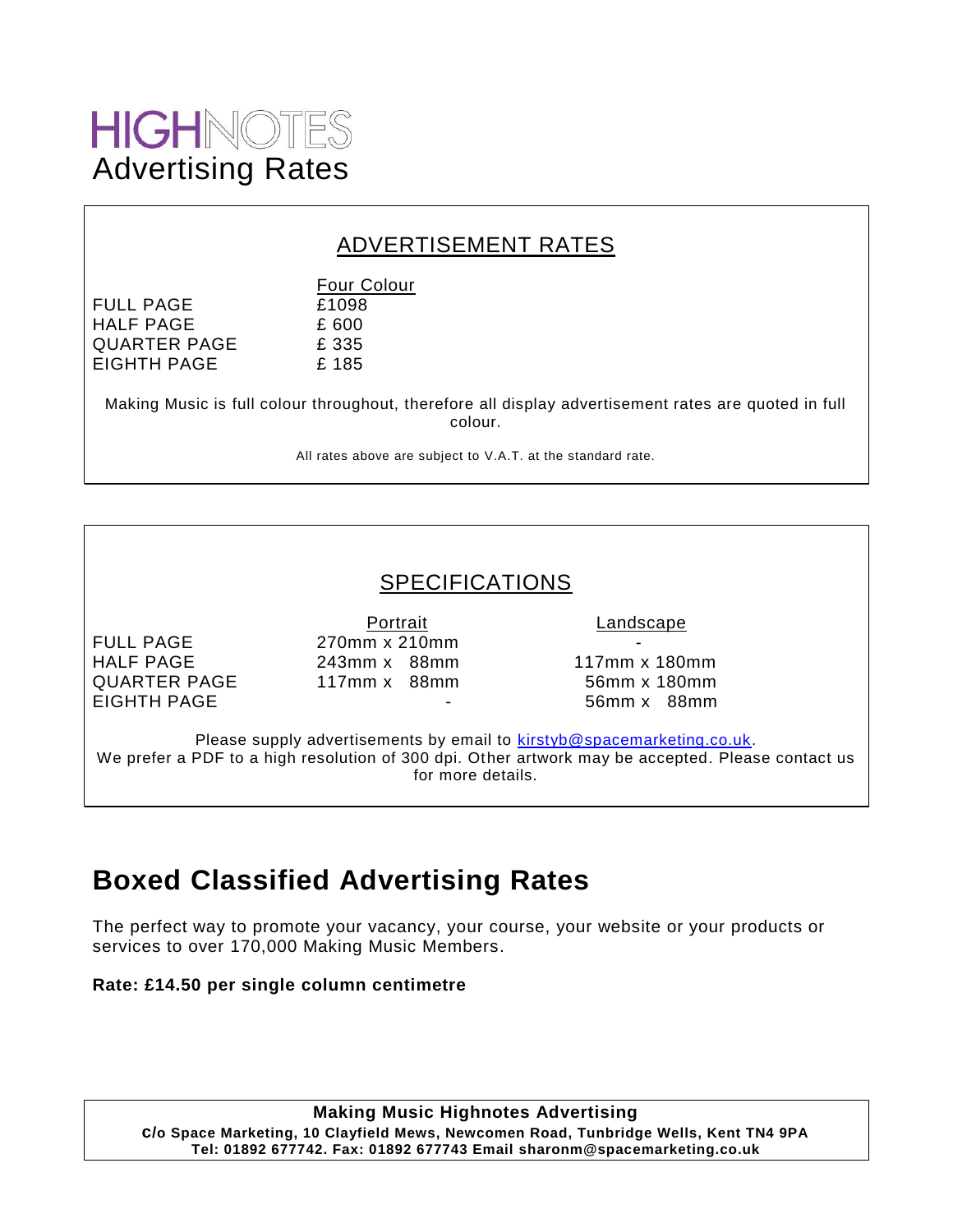### [makingmusic.org.uk](http://www.makingmusic.org.uk/) Website Advertising Rates



We offer 2 different sizes of advertisements on the website, all providing a direct link to the url of your choice. You can choose to run your advertisement(s) for 3, 6 or 12 months.

Price ranges are shown below. Please contact us for up-to-date details of availability and prices for specific pages/sections that you are interested in.

#### Banner Ad: 728 x 90 pixels

3 months: £ 70 - £110 6 months: £130 - £200 12 months: £237 - £365

| Box Ad                  |  |
|-------------------------|--|
| 340 x 283 pixels        |  |
|                         |  |
|                         |  |
| months:<br>з<br>£<br>95 |  |

3 months: 6 months: £175 12 months: £320

> **Making Music Highnotes Advertising c/o Space Marketing, 10 Clayfield Mews, Newcomen Road, Tunbridge Wells, Kent TN4 9PA Tel: 01892 677742. Fax: 01892 677743 Email sharonm@spacemarketing.co.uk**